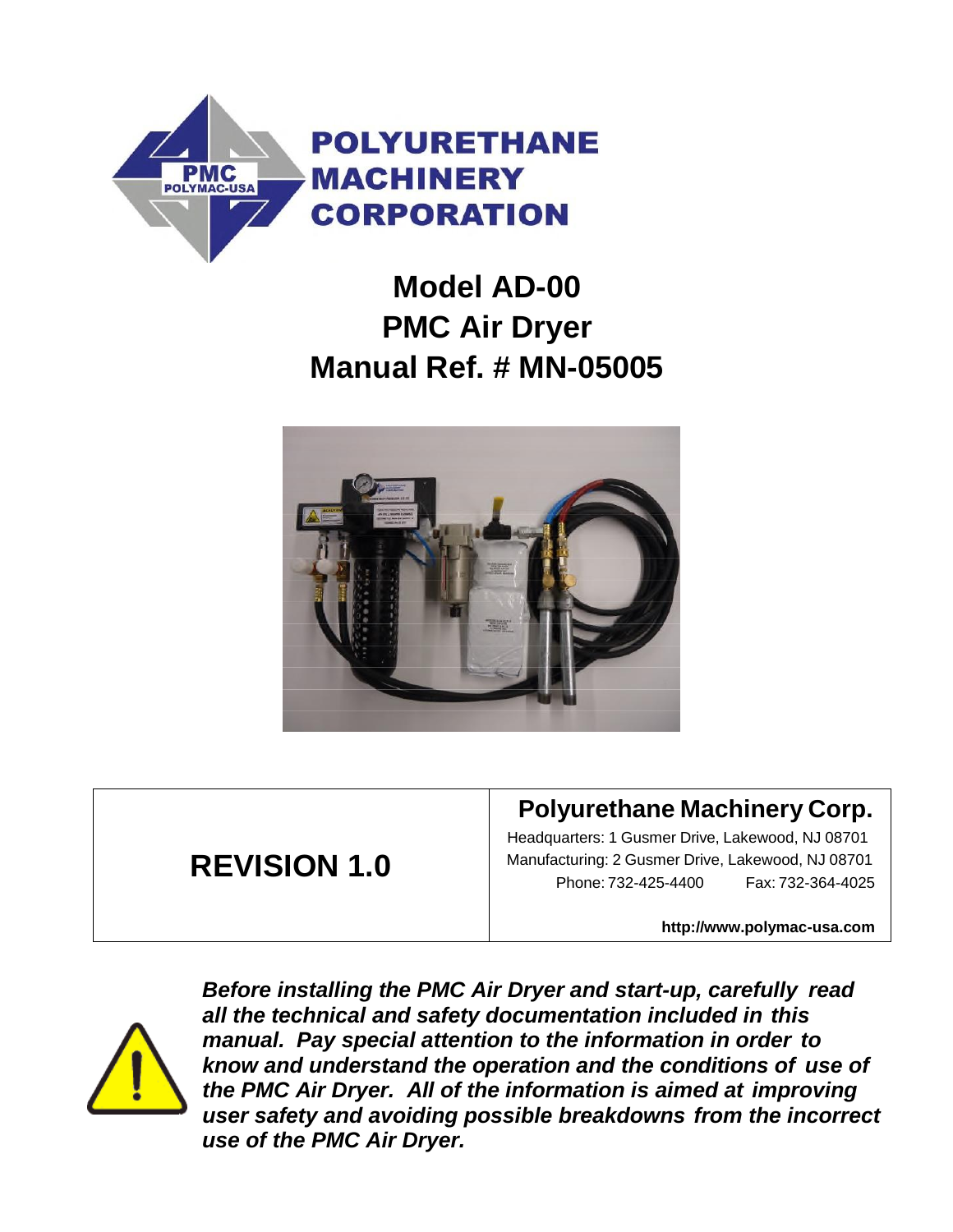

## **Table of Contents**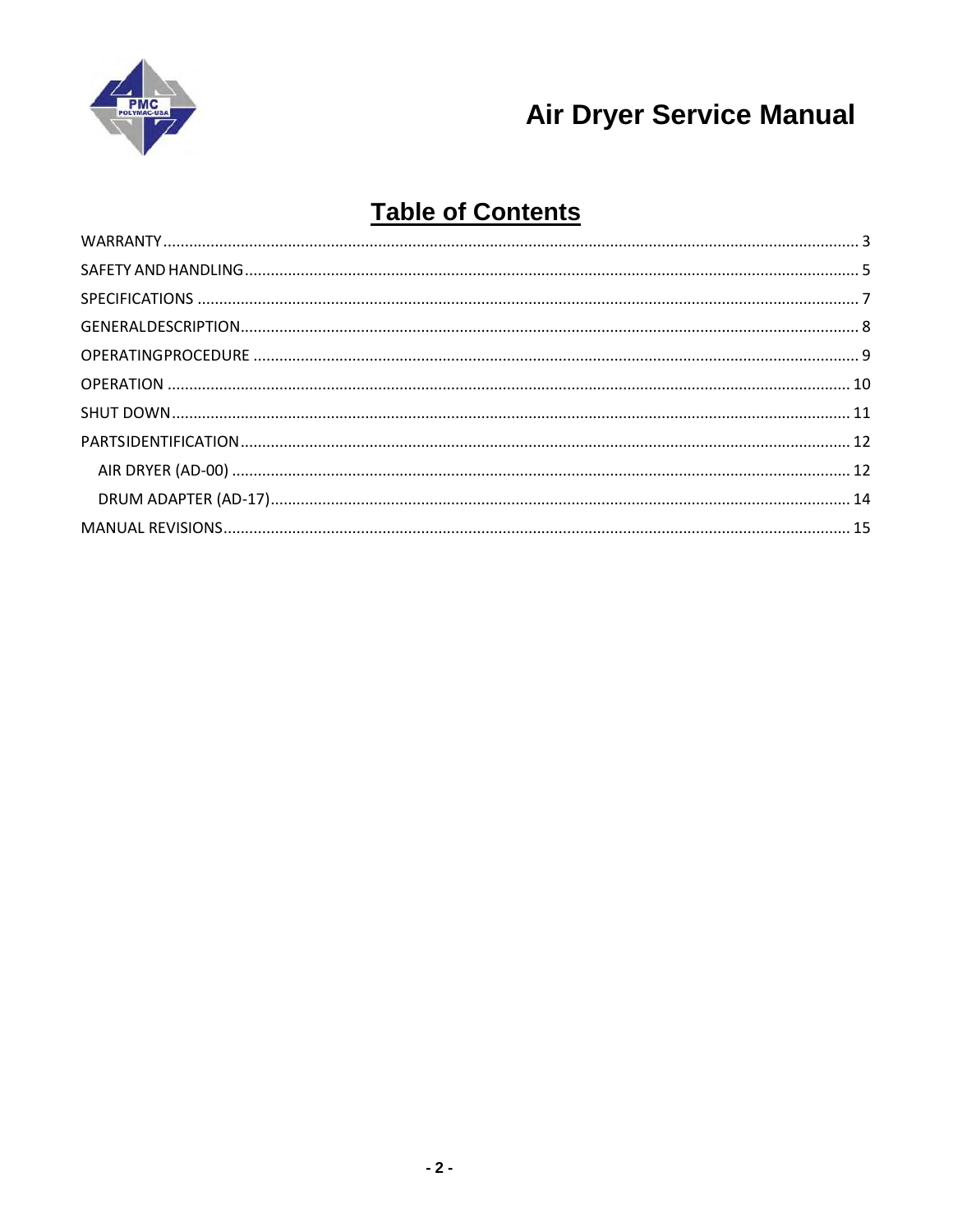

<span id="page-2-0"></span>Polyurethane Machinery Corporation (hereinafter "PMC") provides this **LIMITED WARRANTY** (hereinafter "Warranty") to the original purchaser (hereinafter "Customer") covering this equipment and the original PMC manufactured accessories delivered with the equipment (hereinafter "Product") against defects in material or workmanship of the Product (hereinafter "Defect" or "Defective") for a period of one (1) year from the date of first purchase as shown on the original PMC invoice (hereinafter "Warranty Period").

If during the Warranty Period under normal use, the Product is suspected by Customer to be Defective in material or workmanship, it is Customer's responsibility to contact PMC and return the Product to PMC as directed by PMC, freight prepaid. If PMC determines that the Product is Defective and that such Defect is covered by this Warranty, PMC will credit Customer for the reasonable freight charges incurred by Customer in returning the Defective Product to PMC, and PMC (or its authorized agent) will, at PMC's option, repair or replace the Product, subject to the following:

Original Invoice: The original invoice must be kept as proof of the date of first sale and the Product serial number. The Warranty does not cover any Product if the Original Invoice appears to have been modified or altered, or when the serial number on the Product appears to have been altered or defaced.

Product Maintenance: It is the Customer's responsibility to maintain the Product properly. See your maintenance schedule and owner's manual for details. The Warranty does not cover an improperly maintained Product.

Non-PMC Components and Accessories: Non-PMC manufactured components and accessories that are used in the operation of the Product are not covered by this Warranty. Such components and accessories shall be subject to the warranty offered to the Customer, if any, by the original manufacturer of such component or accessory.

Other Warranty Exclusions: The Warranty does not cover any Product that PMC determines has been damaged or fails to operate properly due to misuse, negligence, abuse, carelessness, neglect, or accident. By way of example only, this includes:

- Normal wear and tear.
- Improper or unauthorized installation, repair, alteration, adjustment or modification of the Product.
- Use of heating devices, pumping equipment, dispensers, or other parts or accessories with the Product that have not been approved or manufactured by PMC.
- Failure to follow the operating instructions and recommendations provided by PMC.
- Cosmetic damage.
- Fire, flood, "acts of God," or other contingencies beyond the control of PMC.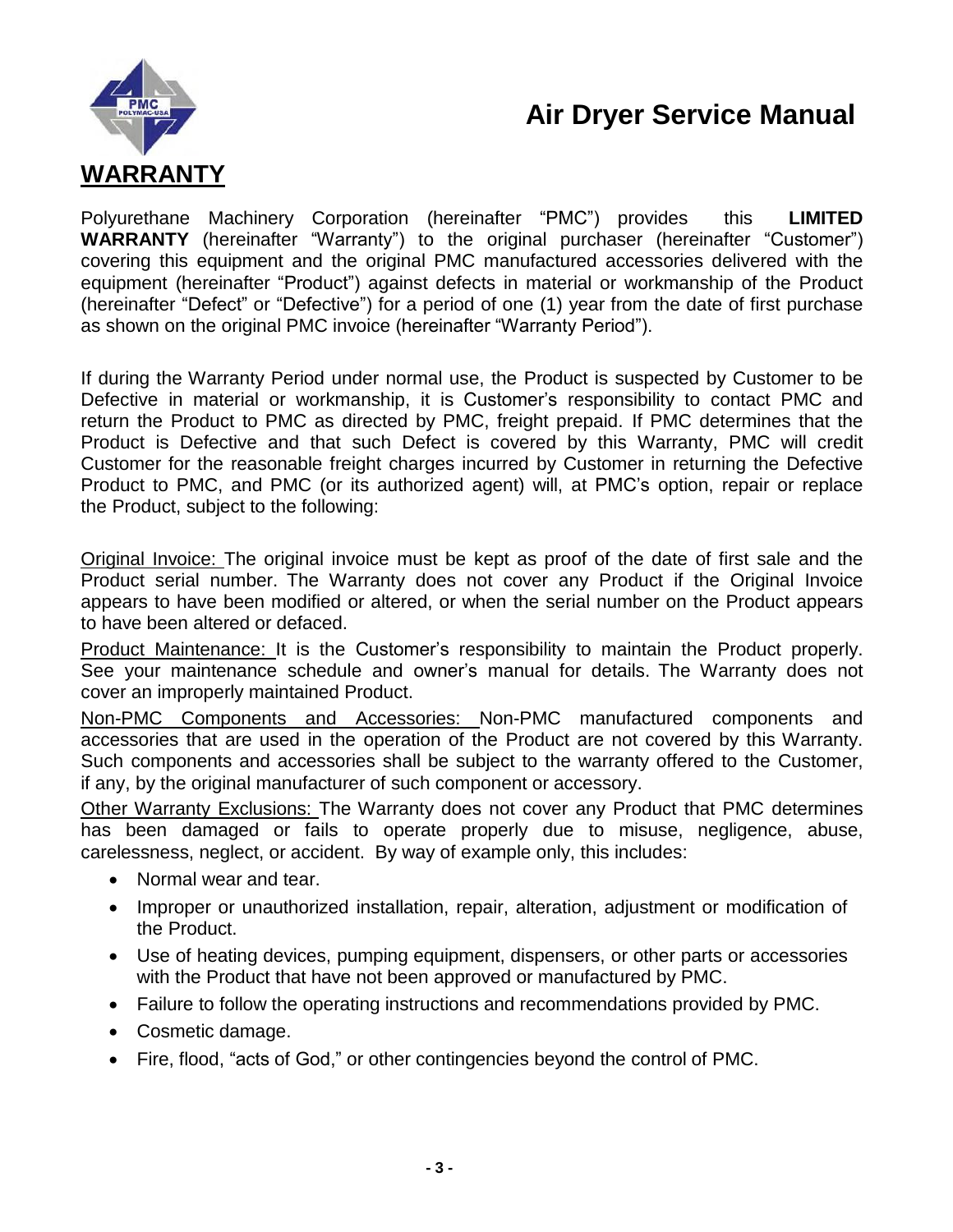

**THE WARRANTY DESCRIBED HEREIN IS THE EXCLUSIVE REMEDY FOR THE CUSTOMER AND IS IN LIEU OF ALL OTHER WARRANTIES, EXPRESS, IMPLIED, STATUTORY OR OTHERWISE, AND THE IMPLIED WARRANTIES OF MERCHANTABILITY AND FITNESS FOR A PARTICULAR PURPOSE AND ALL OTHER WARRANTIES ARE HEREBY DISCLAIMED. TO THE FULLEST EXTENT PERMITTED BY LAW, PMC SHALL NOT BE RESPONSIBLE, WHETHER BASED IN CONTRACT, TORT (INCLUDING, WITHOUT LIMITATION, NEGLIGENCE), WARRANTY OR ANY OTHER LEGAL OR EQUITABLE GROUNDS, FOR ANY CONSEQUENTIAL, INDIRECT, INCIDENTAL, LOST PROFITS, SPECIAL, PUNITIVE OR EXEMPLARY DAMAGES, WHETHER TO PERSON OR PROPERTY, ARISING FROM OR RELATING TO THE PRODUCT, EVEN IF PMC HAS BEEN ADVISED OF THE POSSIBILITY OF SUCH LOSSES OR DAMAGES.**

Non-Warranty Service by PMC: If PMC determines that the suspected Defect of the Product is not covered by this Warranty, disposition of the Product will be made pursuant to the terms and conditions of PMC's written estimate on a time and materials basis.

Continuing Warranty for Products Repaired or Replaced under Warranty: Following the repair or replacement of a Product covered by this Warranty, such Product will continue to be subject to the original Warranty for the remainder of original Warranty Period or for three (3) months from the repair or replacement date, whichever is longer.

No Rights Implied: Nothing in the sale, lease or rental of any Product by PMC shall be construed to grant any right, interest or license in or under any patent, trademark, copyright, trade secret or other proprietary right or material owned by anyone; nor does PMC encourage the infringement of same.

Exclusive Warranty: This writing is the final, complete, and exclusive expression of the Warranty covering the Product. Any statements made by PMC, its employees or agents that differ from the terms of this Warranty shall have no effect. It is expressly understood that Customer's acceptance of this Warranty, by performance or otherwise, is upon and subject solely to the terms and conditions hereof, and any additional or different terms and conditions proposed or expressed by Customer or anyone, whether in writing or otherwise, are null and void unless specifically agreed to in writing by an Officer of PMC.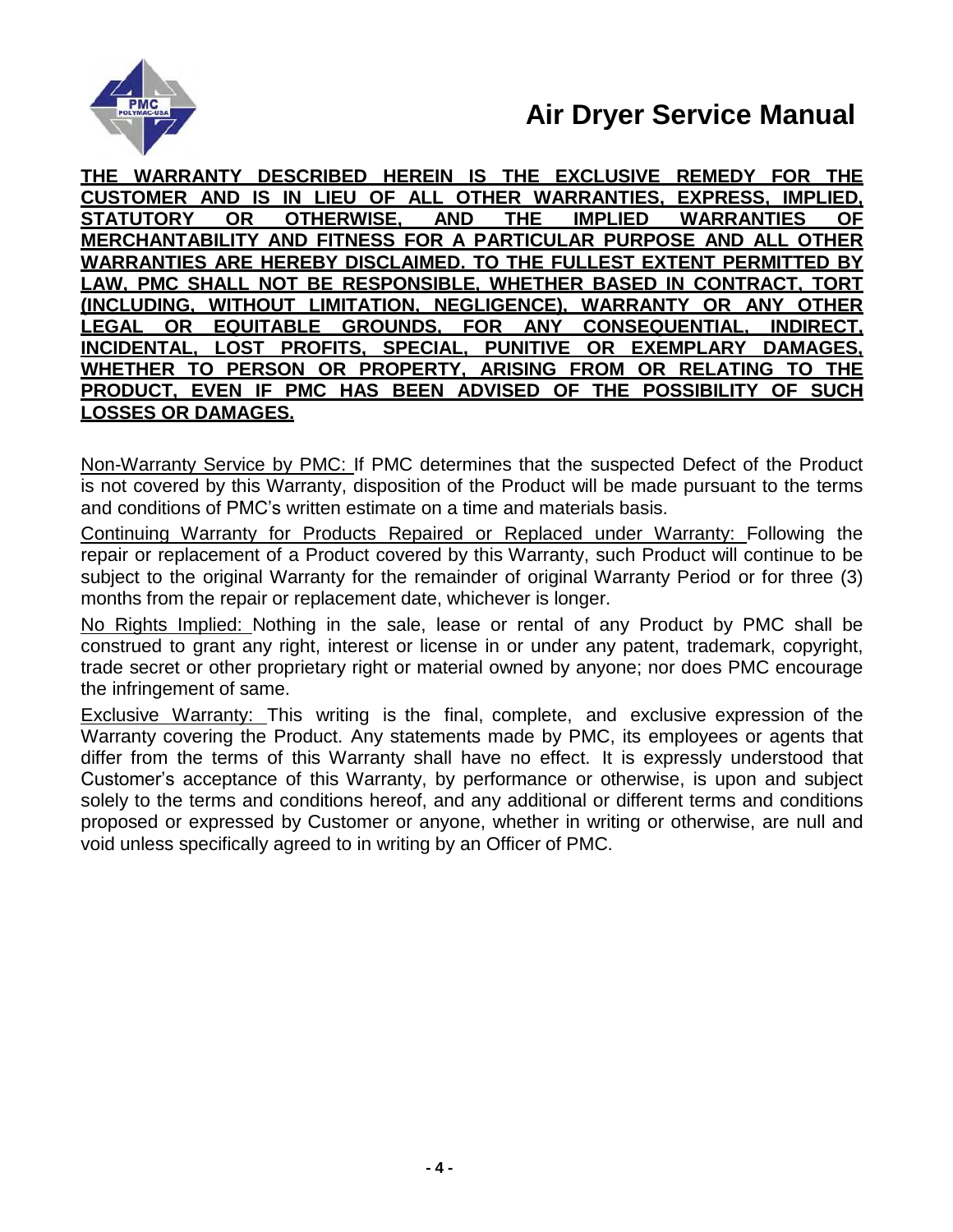

### <span id="page-4-0"></span>**SAFETY AND HANDLING**

This chapter contains important information on the safety, handling and use of your PMC Air Dryer.



*Before installing the PMC Air Dryer and start-up, carefully read all the technical and safety documentation included in this manual. Pay special attention to the information to know and understand the operation and the conditions of use of the PMC Air Dryer. All of the information is aimed at enhancing User Safety and avoiding possible breakdowns derived from the incorrect use of the PMC Air Dryer.*

*WARNING! presents information to alert of a situation that might cause serious injuries if the instructions are not followed.*

*CAUTION! presents information that indicates how to avoid damage to the Proportioner or how to avoid a situation that could cause minor injuries.*

#### *NOTE: is relevant information of a procedure being carried out.*

Careful study of this manual will enable the operator to know the characteristics of the PMC Air Dryer and the operating procedures. By following the instructions and recommendations contained herein, you will reduce the potential risk of accidents in the installation, use or maintenance of the PMC Air Dryer; you will provide a better opportunity for incident-free operation for a longer time, greater output and the possibility of detecting and resolving problems fast and simply.

Keep this Operations Manual for future consultation of useful information at all times. If you lose this manual, ask for a new copy from your PMC Service Center, directly contact PMC or on line at our web site (www.polymac-usa.com).

To ensure proper and safe operation of this equipment it is necessary to understand and follow the instructions in this manual.

Certain safety precautions must be taken when the equipment discussed in this manual is operated or serviced. Severe bodily injury or damage to the equipment and property may result if the instructions and precautions listed throughout the manual are not followed.

There should be no assumption made that the safety measures and instructions contained in this manual are all inclusive, and that other safety measures may not be required for specific use or application.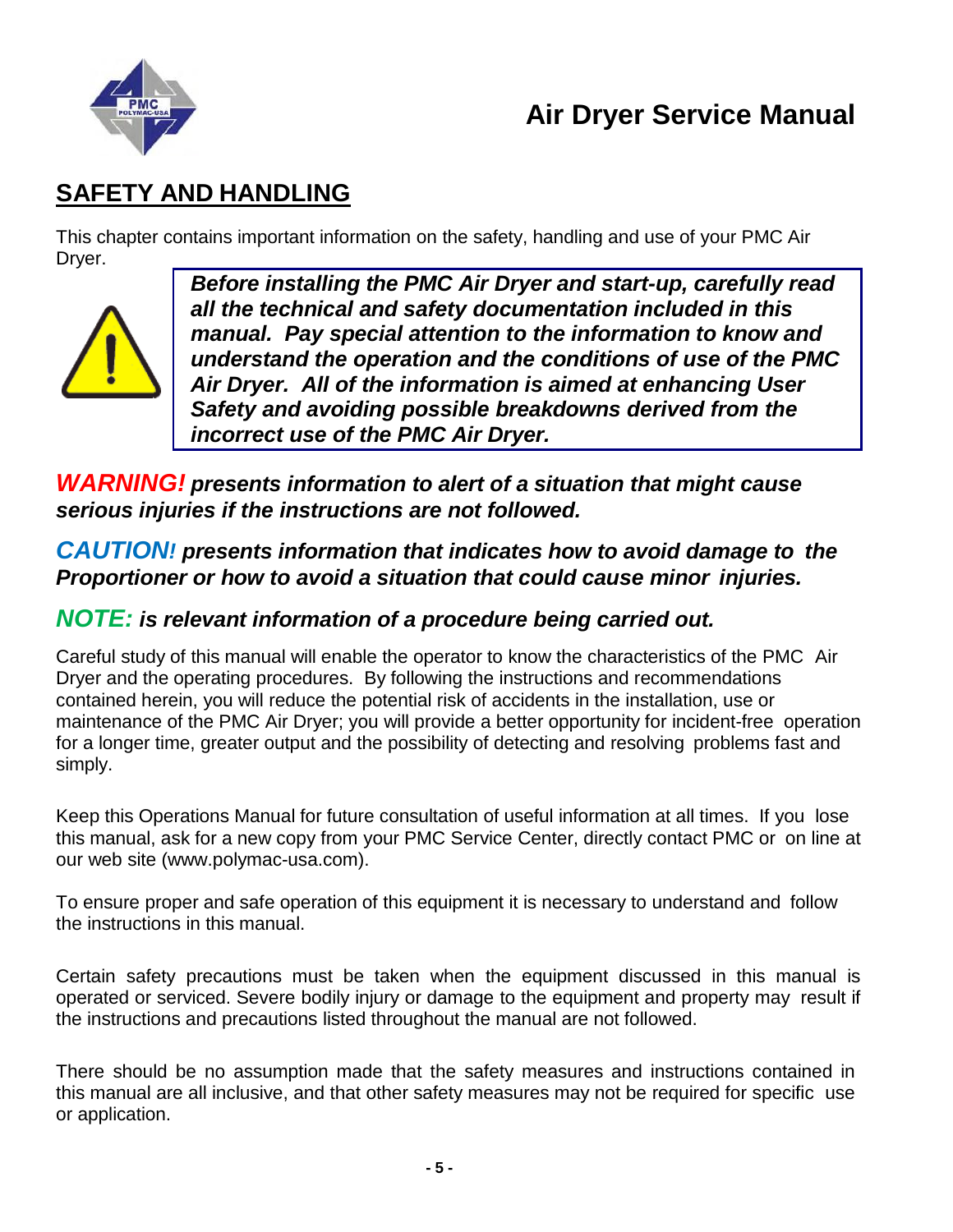

The following safety guidelines are applicable to the safe and efficient use of the PMC Air Dryer.



*Warning: Do not remove the Metal Bowl Guard. Do not operate the unit without theMetal Bowl Guard installed to minimize the danger of flying fragments in the even of plastic bowl failure.*

*Warning: Certain compressor oils, chemicals, household cleaners, solvents, paints and fumes will attack the plastic bowl and cause bowl failure. Do not use the Air Dryer near these materials. When the bowl becomes dirty, replace it or wipe it with a clean dry cloth. Immediately replace any crazed or cracked, damaged or deteriorated plastic bowls.*

*Warning: The product is designed to be used only for compressed air. Do not use the PMC Air Dryer with any other Gas or Liquid.*



*Warning: To avoid damage caused by the impact of pressurized fluids, do not open any connection or perform maintenance work on components subject to pressure until the pressure has been completely eliminated.*

*Warning: To prevent bodily injury and potential container rupture, never pressurize a drum or container that will not withstand 7 PSI working pressure. The maximum outlet pressure allowable for the PMC Air Dryer is 3 PSI. Operation above this pressure may cause a rupture in the container and serious possible serious bodily injury.*



*Warning: Always use suitable protection when operating, maintaining or being present in the area where the equipment is functioning. This includes, but is not limited to, the use of protective goggles, gloves, shoes and safety clothing and breathing equipment.*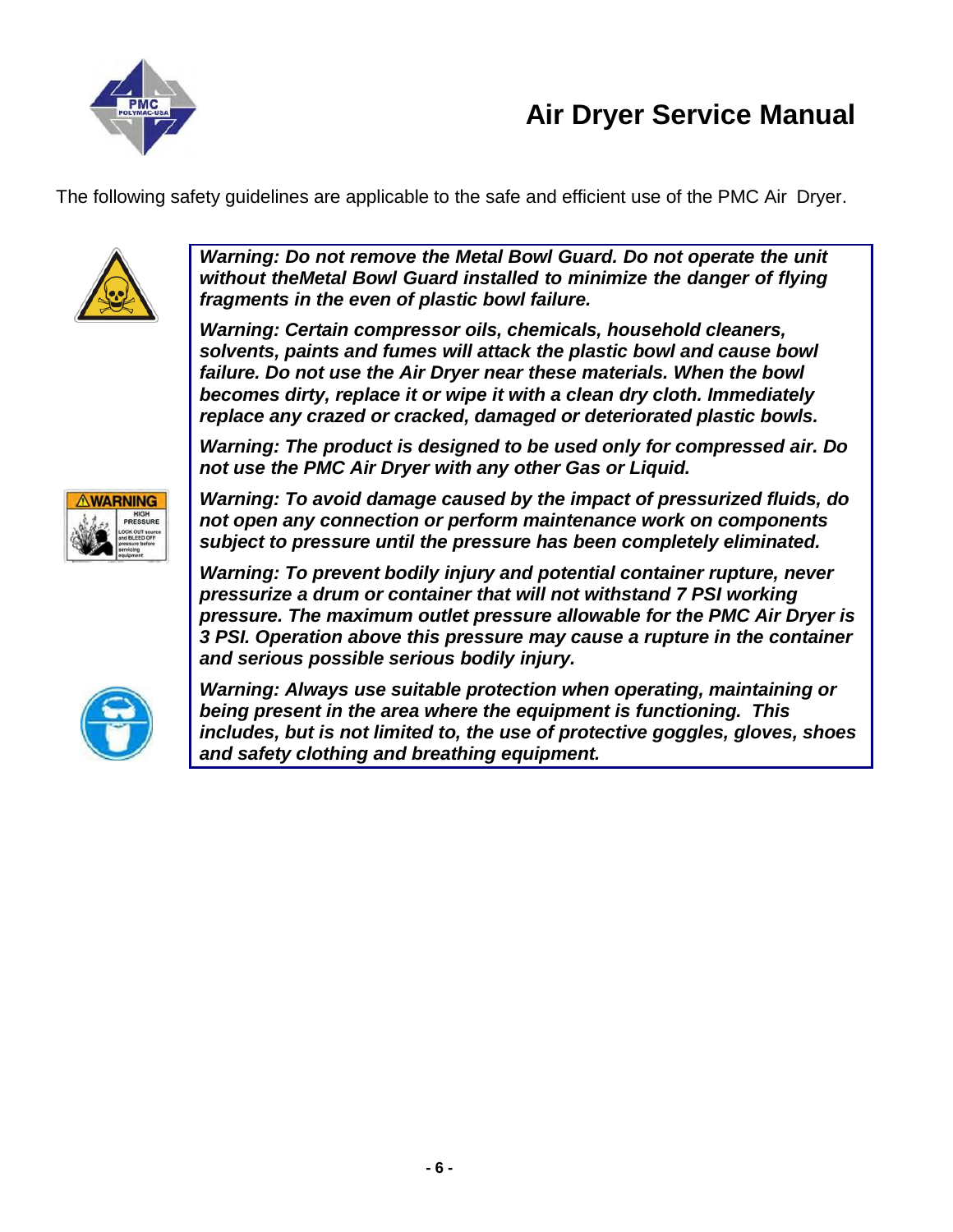

## <span id="page-6-0"></span>**SPECIFICATIONS**



- Specifications: Maximum Inlet Pressure 150 PSI Maximum Outlet Pressure **3 PSI** Maximum Air Temperature 125 Degrees F Desiccant Capacity 1.6 lbs Maximum Air Flow 10 CFM @ 100 PSI Dew Point **Dew Point 2008** Drying Capacity
	-

@ 70 Degrees F Saturated Air Approximately 300 Drum Sets @ 100 Degrees F Saturated Air Approximately 120 Drum Sets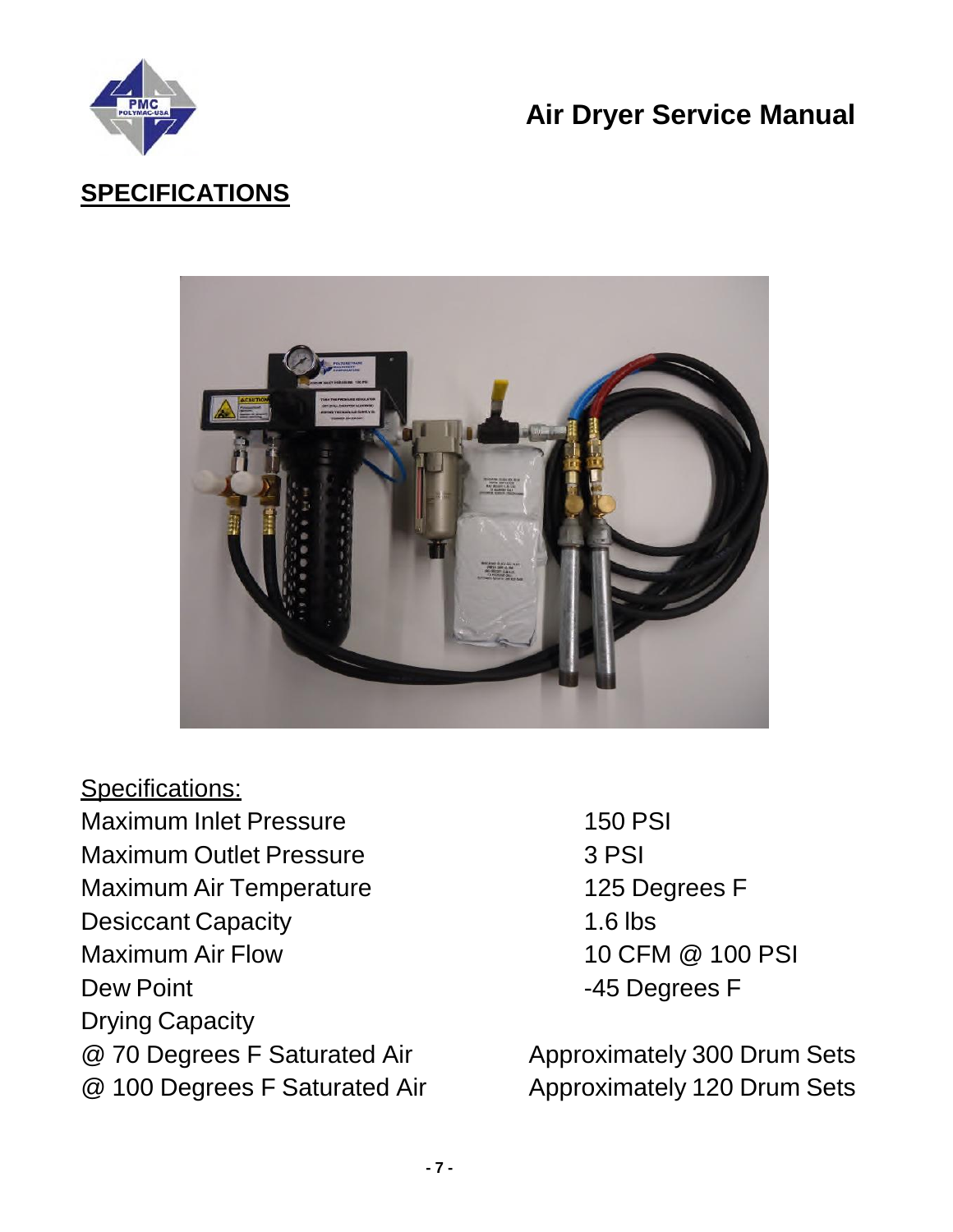

### <span id="page-7-0"></span>**GENERAL DESCRIPTION**

- 1. Coalescing Filter
- 2. Water Drain
- 3. Pressure Regulador
- 4. Pressure Gauge
- 5. Desiccant Bowl
- 6. Metal Bowl Guard
- 7. Pressure Relief Valve
- 8. Air Hose
- 9. Drum Adapter
- 10. Needle Valve

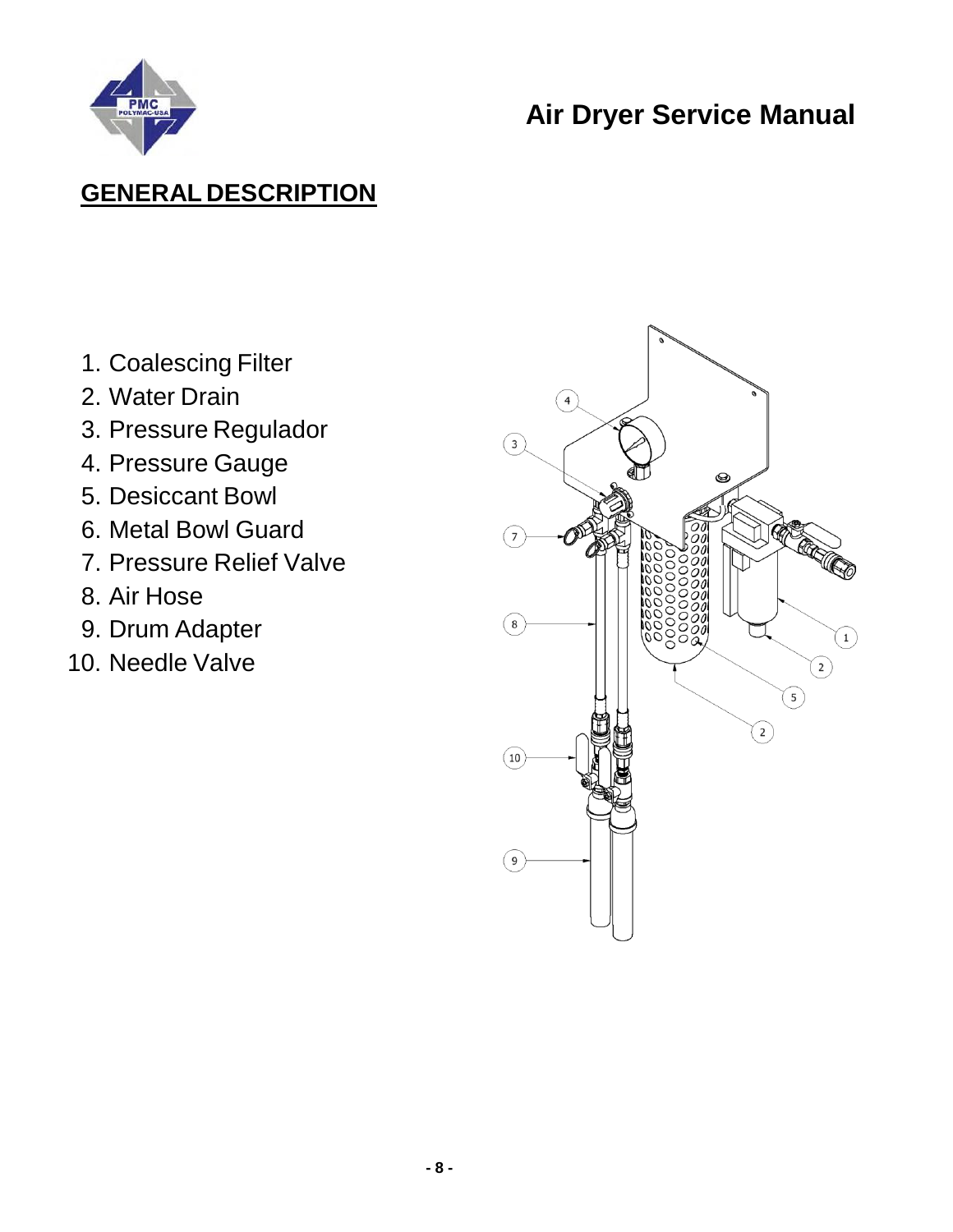

### <span id="page-8-0"></span>**OPERATINGPROCEDURE**

#### **Set Up:**

Install the main air shutoff valve and a main air line filter ahead of the PMC Air Dryer. The main air shut off valve will provide shutoff of the main air system for servicing of the PMC Air Dryer. The Air Line Filter will help to remove excess oil and moisture to extend the service life of the desiccant used in the desiccant dryer.

1. Mount the PMC Air Dryer in a suitable location. The mounting hole and hose length requirements are shown in the specification section.

2. Fill the Desiccant Bowl with the Desiccant provided.

*Warning!* Always reinstall the Metal Bowl Guard alter servicing for the protection of the operator.

3. Install the Drum Adapters.

**Warning!** There may be a noticeable escape of gas pressure when removing the vent cap of the resin drum at temperatures above approximately 60 degrees F because of the blowing agent contained in the resin material.

4. Determine that both needle valves are closed, and then connect the air hoses to their respective drum adapters.

#### *IMPORTANT!* **To prevent cross-contamination of the chemical supply from fumes, do not interchange these hoses.**

**The PMC Air Dryer is now ready for operation.**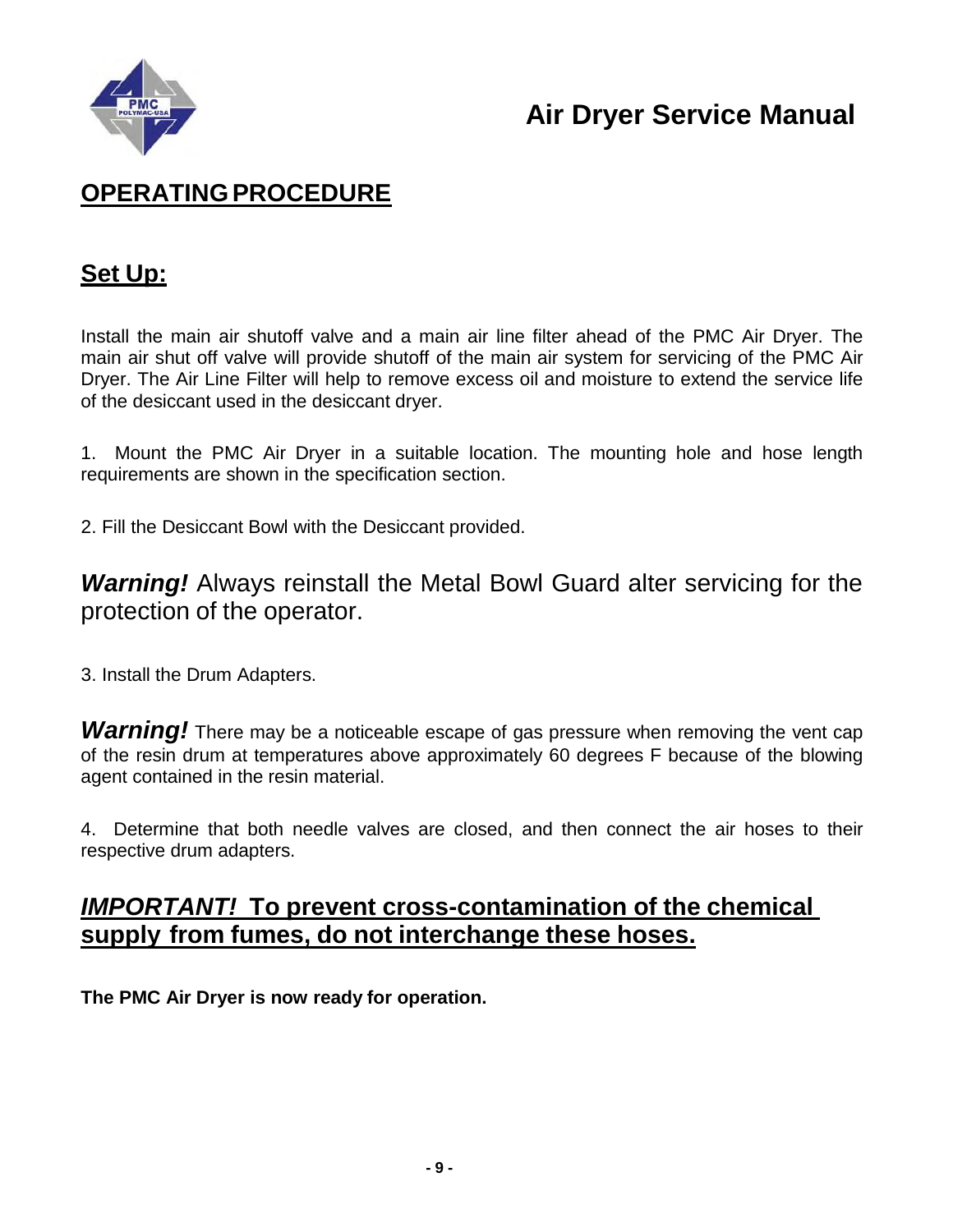

### <span id="page-9-0"></span>**OPERATION**

- 1. Set the regulator to the zero pressure position (full counter clockwise).
- 2. Open the Main Air Valve.

**Warning!** Always determine that the pressure regulator is off (full counter clockwise) before turning on the Main System Air to the PMC Air Dryer. Failure to do so could cause a pressure surge, which could damage the supply drum and cause injury to the operator.

3. Adjust the regulator clockwise until the needle on the Pressure Gauge begins to move. Stop the adjustment and allow the needle to stabilize. Continue with the adjustment until a stable pressure of 1 to 2 PSI is reached.

4. Open the needle valves. The pressure will drop to zero and then gradually build up to 1 to 2 PSI.

*IMPORTANT!* **Pressure relief valves are installed on the PMC Air Dryer to prevent the supply drum pressure from exceeding allowable limits. Each valve is set to open at 4 +/- 1 PSI. When the pressure within the Supply Drum reaches 4 PSI, a plunger in the Relief Valve is tripped which opens the Valve Chamber to the pressure in the Drum. At this point the Cap pops off the Relief Valve, venting the Drum to atmosphere and exposing a red warning band. This will reduce the drum pressure to zero.**

To reset the Relief Valve follow these steps:

- A) Turn off the Air Regulator (Full Counter Clockwise).
- B) Manually activate the Pressure Relief Valve to bleed off the excess pressure.

Generally, maintaining pressure of 1 to 2 PSI permits further build-up of pressure from external sources such as heat or blowing agent boiling off without endangering safety. However, it is imperative that the Pressure Gauge be constantly monitored to ensure that pressure build-up within the drums never exceeds the maximum allowable.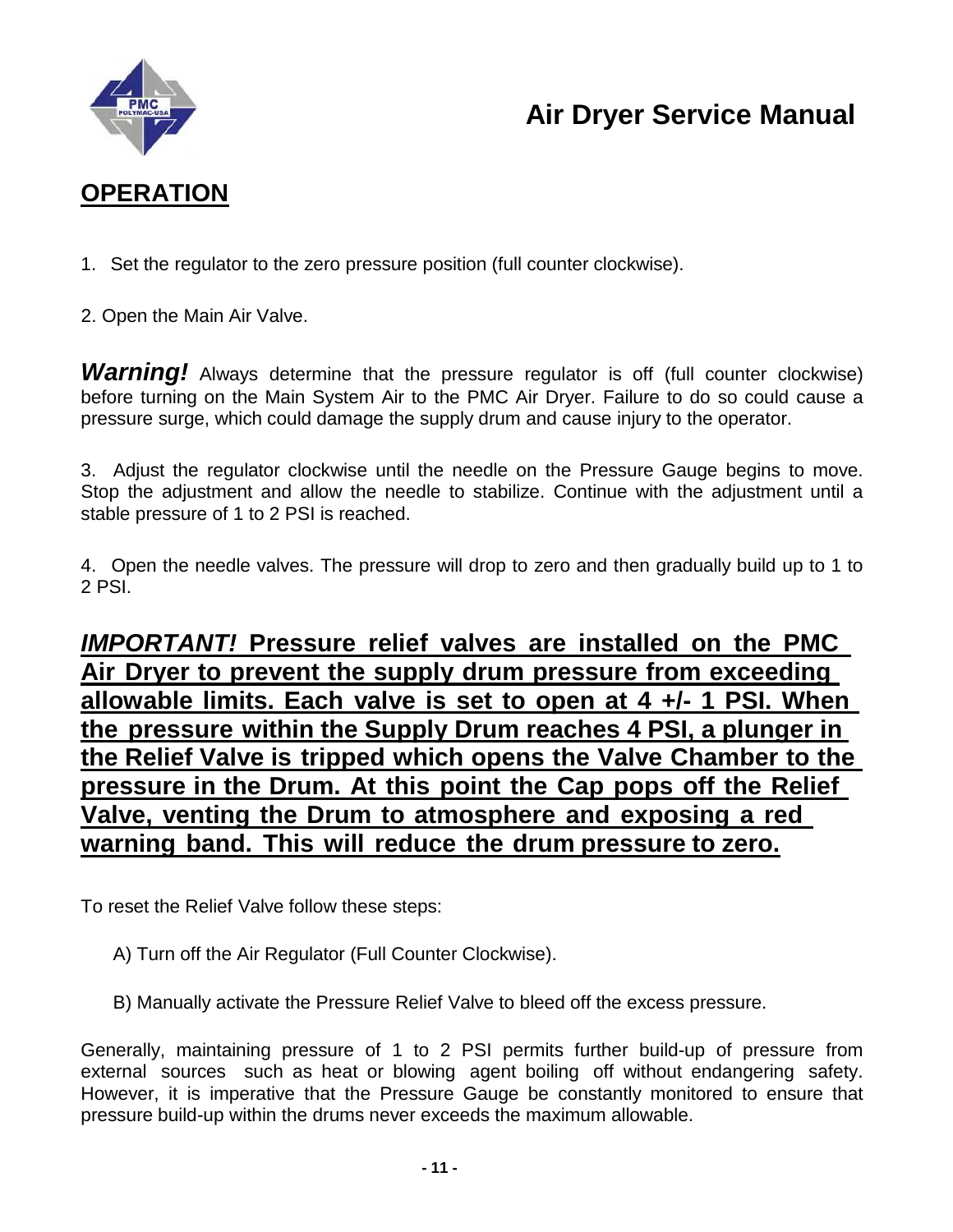

### <span id="page-10-0"></span>**SHUT DOWN**

#### **PROCEDURE:**

- 1. Turn off the Needle Valve on each supply drum.
- 2. Close the Air Regulator (full counter clockwise).
- 3. Close the main Air Valve.

**WARNING!** Certain compressor oils and fumes will attack the plastic bowl and cause bowl failure. Do not use the PMC Air Dryer near these materials. When the bowl becomes dirty, replace it or wipe it with a clean, dry cloth. Re-install the metal bowl guard. Immediately replace any crazed or cracked, damaged or deteriorated platic bowls.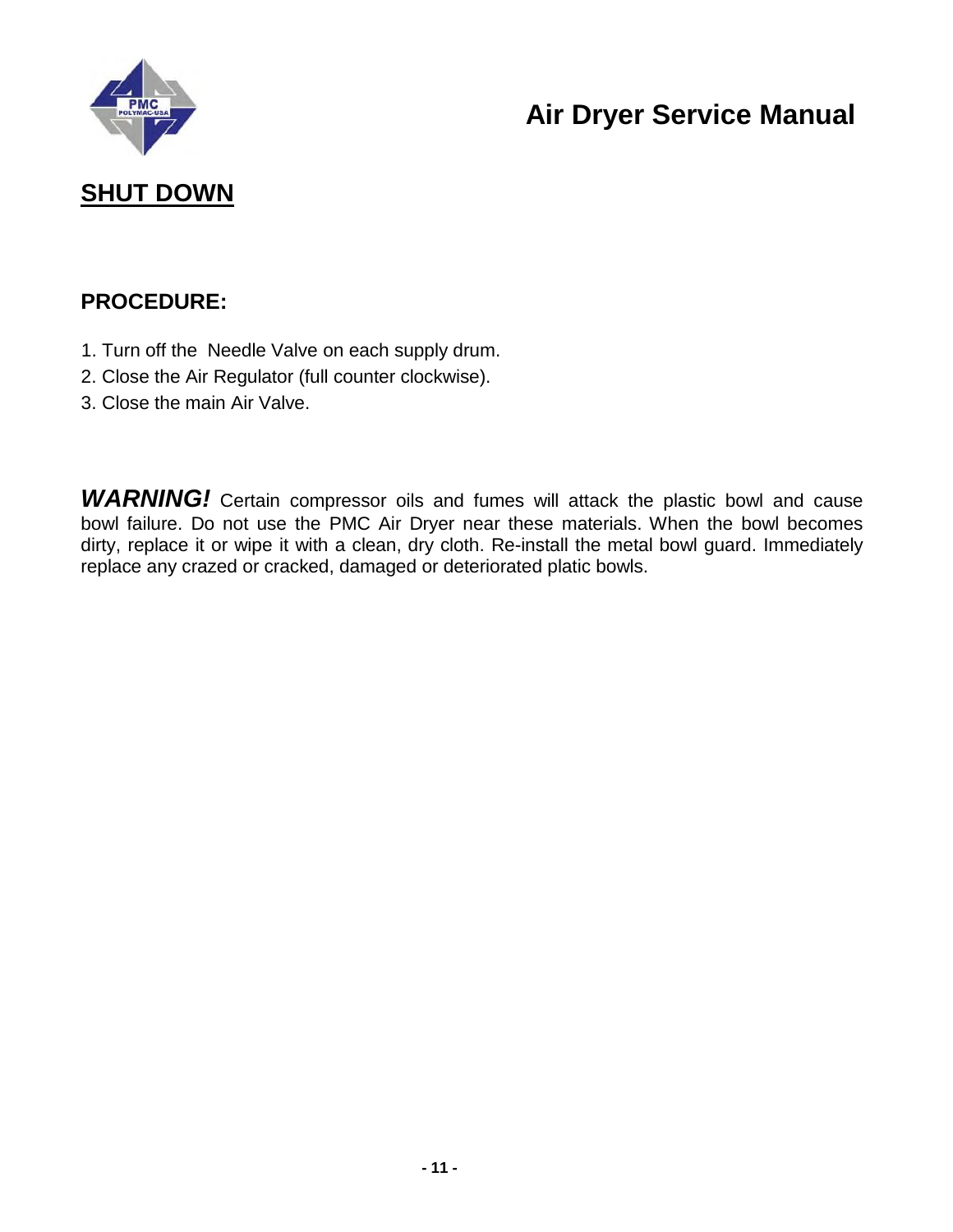

### <span id="page-11-1"></span><span id="page-11-0"></span>**PARTSIDENTIFICATION**

### **AIR DRYER (AD-00)**

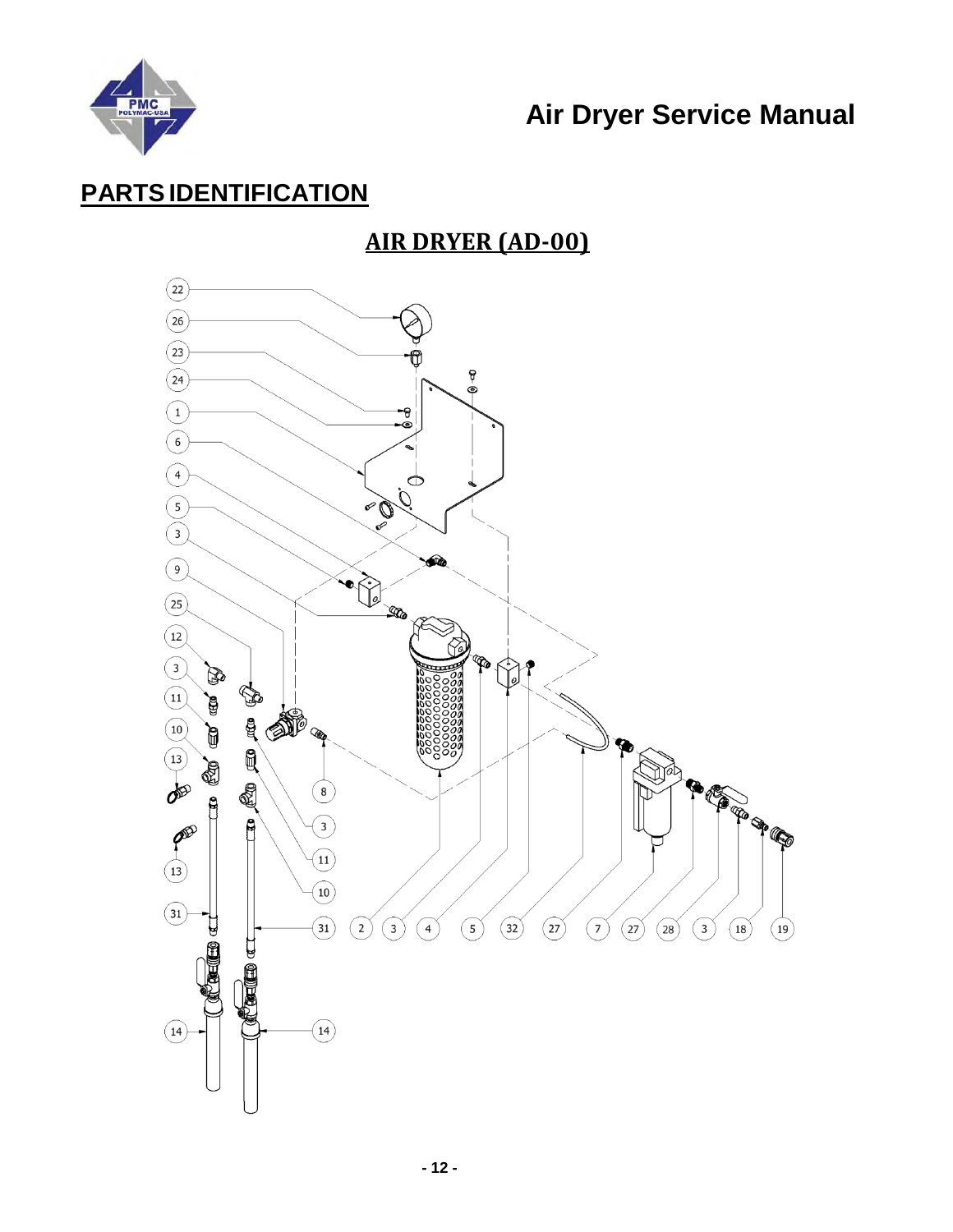

| AIR DRIER (AD-00) |                |                     |                                |  |  |  |  |
|-------------------|----------------|---------------------|--------------------------------|--|--|--|--|
| <b>ITEM</b>       | <b>QTY</b>     | <b>PART NUMBER</b>  | <b>DESCRIPTION</b>             |  |  |  |  |
| $\mathbf{1}$      | $\mathbf{1}$   | AD-02               | <b>AIR DRYER BRACKET</b>       |  |  |  |  |
| $\overline{2}$    | $\mathbf{1}$   | AD-03               | DRYER W/ 1 QUART DESOCCANT     |  |  |  |  |
| 3                 | 5              | GP-00100-1          | 1/4 PIPE NIPPLE                |  |  |  |  |
| 4                 | $\overline{2}$ | AD-05               | <b>AIR DRYER MANIFOLD</b>      |  |  |  |  |
| 5                 | $\overline{2}$ | HI-05036            | 1/4 PIPE PLUG                  |  |  |  |  |
| 6                 | $\mathbf{1}$   | AD-09               | 1/4 NPT X 1/4 TUBE FITTING 90  |  |  |  |  |
| $\overline{7}$    | $\mathbf{1}$   | AD-04               | <b>PRE-FILTER</b>              |  |  |  |  |
| 8                 | $\mathbf{1}$   | AD-08               | 1/4 NPT X 1/8 TUBE FITTING     |  |  |  |  |
| 9                 | $\mathbf{1}$   | AD-06               | <b>PRESSURE REGULATOR</b>      |  |  |  |  |
| 10                | $\overline{2}$ | <b>RM-PAR2203P4</b> | <b>PARKER BRASS TEE</b>        |  |  |  |  |
| 11                | $\overline{2}$ | AD-12               | <b>CHECK VALVE</b>             |  |  |  |  |
| 12                | $\mathbf{1}$   | HI-05030            | 1/4 NPT STREET ELBOW           |  |  |  |  |
| 13                | $\overline{2}$ | AD-01               | <b>4 PSI RELIEF VALVE</b>      |  |  |  |  |
| 14                | $\overline{2}$ | AD-17               | <b>DRUM ADAPTER (PAGE</b>      |  |  |  |  |
| 18                | $\mathbf{1}$   | GU-04022            | <b>MALE QUICK DISCONNECT</b>   |  |  |  |  |
| 19                | $\mathbf{1}$   | GU-04021            | <b>FEMAL QUICK DISCONNECT</b>  |  |  |  |  |
| 21                | $\overline{2}$ | <b>FLOOR STOCK</b>  | #10-32 X 3/4 SHCS              |  |  |  |  |
| 22                | $\mathbf{1}$   | AD-07               | 0-15 PSI PRESSURE GUAGE        |  |  |  |  |
| 23                | $\overline{2}$ | <b>FLOOR STOCK</b>  | 1/4-20 X 1/2 HEX CAP SCREW     |  |  |  |  |
| 24                | $\overline{2}$ | <b>FLOOR STOCK</b>  | 1/4 PLAIN WASHER               |  |  |  |  |
| 25                | $\mathbf{1}$   | GP-00100-3          | MALE RUN TEE X FEMALE PIPE 1/4 |  |  |  |  |
| 26                | $\mathbf{1}$   | HI-05101            | 1/4 NPTF X 1/8 NPTM REDUCER    |  |  |  |  |
| 27                | $\overline{2}$ | <b>RM-PAR216P64</b> | <b>PARKER BRASS NIPPLE</b>     |  |  |  |  |
| 28                | $\mathbf{1}$   | HI-05082            | <b>BALL VALVE</b>              |  |  |  |  |
| 31                | $\mathbf{1}$   | MA-00027A           | AIR HOSE ASSEMBLY; 10'         |  |  |  |  |
| 32                | $\mathbf{1}$   | AD-10               | 1/4 OD POLY TUBE               |  |  |  |  |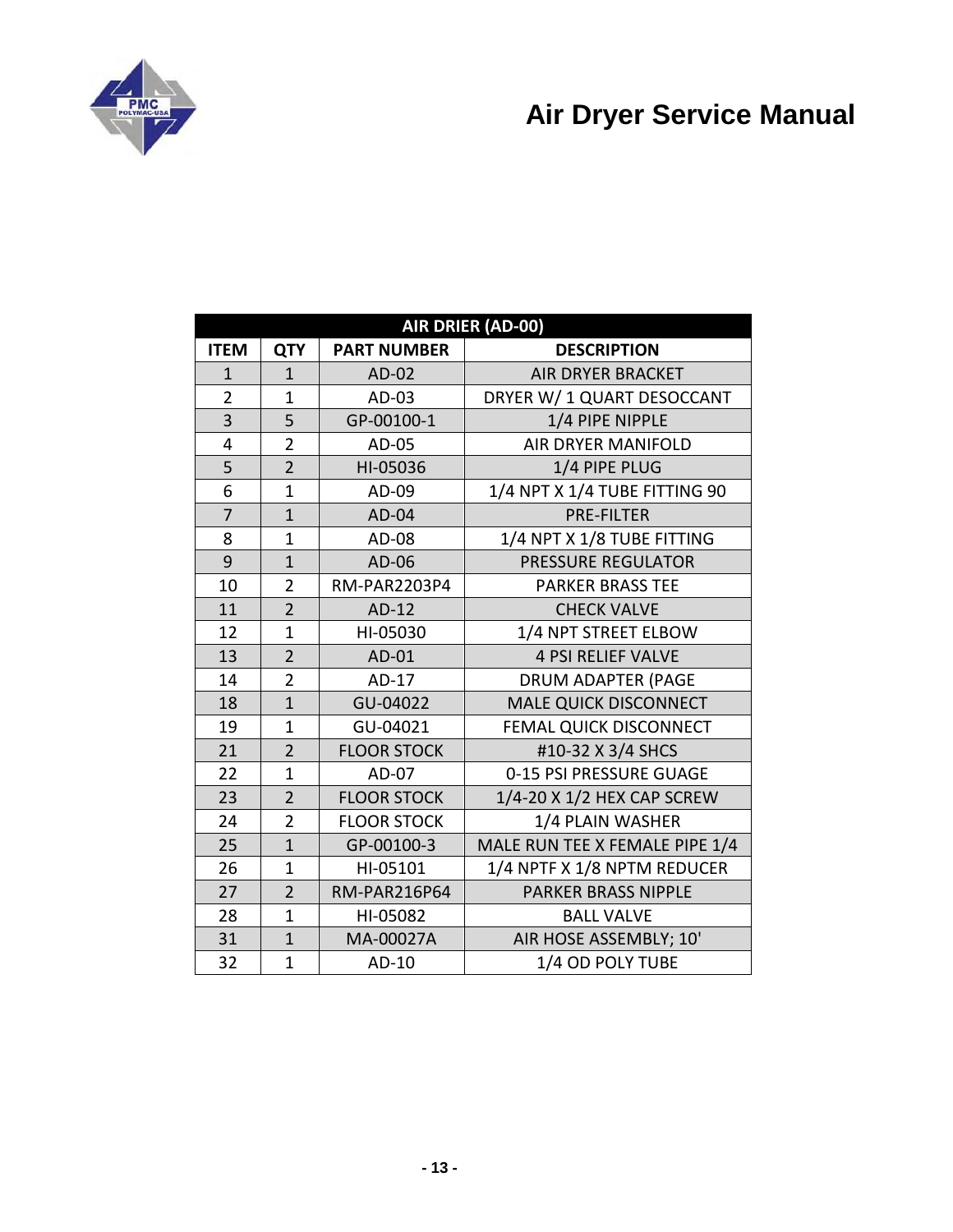<span id="page-13-0"></span>

### **DRUM ADAPTER (AD-17)**

| <b>DRUM ADAPTER (AD-17)</b> |     |                    |                              |  |  |
|-----------------------------|-----|--------------------|------------------------------|--|--|
| <b>ITEM</b>                 | QTY | <b>PART NUMBER</b> | <b>DESCRIPTION</b>           |  |  |
| 1                           |     | $AD-13$            | 3/4 X 8 PIPE                 |  |  |
| 2                           |     | AD-15              | 3/4 TO 1/4 F REDUCER         |  |  |
| 3                           |     | RM-PAR216P4        | PARKER BRASS NIPPLE          |  |  |
| 4                           |     | PU-04000-82        | <b>BALL VALVE</b>            |  |  |
| 5                           |     | GU-04022           | <b>MALE QUICK DISCONNECT</b> |  |  |
|                             |     | GU-04021           | FEMAL QUICK DISCONNECT       |  |  |